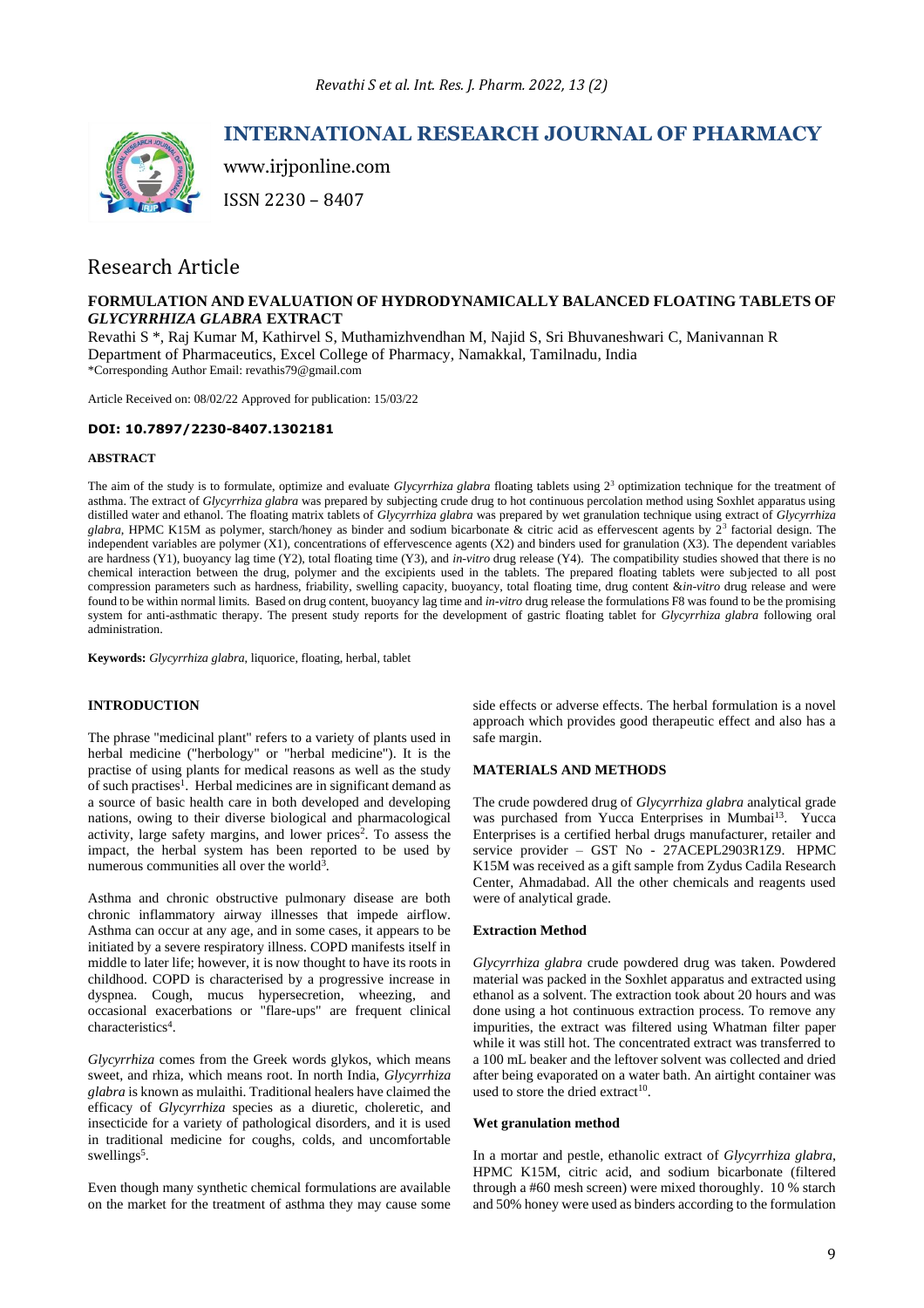table. The powder mixture was granulated on a #18 mesh screen. The granules were dried at 40-50°C for 2 hours, and the moisture content of the granules was found to be within 0.85 percent to 1.2 percent using an IR Moisture balance. The magnesium stearate and talc were used as lubricant and glidant respectively. The dried granules were then passed through a #22 mesh screen and compressed into tablets in a ten-station rotary small press tablet machine utilising a flat-faced punch<sup>11</sup>.

## **Statistical optimization technique12, 13**

The optimization was designed statistically using  $2<sup>3</sup>$  full factorial design. This 2-level full-factorial design consists of 8 fullfactorial design points as in following table. This design generally involves independent variables X1, X2, & X4. The dependent formulation variables selected are Y1, Y2, Y3, & Y4. The levels of independent variables and the dependent formulation variables are given in the tables 3 & 4 respectively. The results obtained from the experiment were statistically analyzed for response variables by using Minitab Statistical Software (Version 17). The statistical model incorporating interactive and polynomial terms was used to evaluate the response.

# **Table 1: Layout of 2<sup>3</sup>Full Factorial Design**

| F. Code | F1 | $F2$ $F3$ $F4$ |      |    | $F5 \mid F6$ | F8 |
|---------|----|----------------|------|----|--------------|----|
| X1      |    | $-1$           | $-1$ |    |              |    |
|         |    |                |      | -1 |              |    |
|         | ÷. |                | ÷.   | ÷  |              |    |

#### **Table 2: Independent Variables**

| $\mathrm{Code}$ | <b>Variables</b>                | Low Level $(-1)$        | High Level $(+1)$ |
|-----------------|---------------------------------|-------------------------|-------------------|
| X1              | HPMC K15 M                      | 150                     | 200               |
| X2              | Sodium Bicarbonate: Citric acid | 100:30                  | 150:45            |
| X3              | <b>Binder</b>                   | $10\%$ w/v starch paste | $50\%$ v/v honey  |

#### **Table 3: Dependent Variables**

| Code | <b>Variables</b>                |  |  |  |  |
|------|---------------------------------|--|--|--|--|
|      | <b>Hardness</b>                 |  |  |  |  |
| vh   | Buoyancy lag time               |  |  |  |  |
| v٦   | Total floating time             |  |  |  |  |
| Y4   | In-vitro drug release at 12 hrs |  |  |  |  |

#### **Table 4: Formulation Table**

| Code           | GG<br><b>Extract</b> | <b>HPMC</b><br>K15M | Sodium<br><b>Bicarbonate</b> | <b>Citric</b><br>Acid | <b>Starch</b><br>$\%$ w/v | <b>Honey</b><br>$\%$ w/v | Mag.<br><b>Stearate</b> | Talc<br>(mg) | <b>Tablet</b><br>Weight |
|----------------|----------------------|---------------------|------------------------------|-----------------------|---------------------------|--------------------------|-------------------------|--------------|-------------------------|
|                | (mg)                 | (mg)                | (mg)                         | (mg)                  |                           |                          | (mg)                    |              | (mg)                    |
| F1             | 600                  | 150                 | 100                          | 30                    | 10                        |                          | 20                      | 10           | 910                     |
| F2             | 600                  | 150                 | 100                          | 30                    | $\overline{\phantom{a}}$  | 50                       | 20                      | 10           | 910                     |
| F <sub>3</sub> | 600                  | 150                 | 150                          | 45                    | 10                        |                          | 20                      | 10           | 975                     |
| F <sub>4</sub> | 600                  | 150                 | 150                          | 45                    |                           | 50                       | 20                      | 10           | 975                     |
| F <sub>5</sub> | 600                  | 200                 | 100                          | 30                    | 10                        |                          | 20                      | 10           | 960                     |
| F <sub>6</sub> | 600                  | 200                 | 100                          | 30                    |                           | 50                       | 20                      | 10           | 960                     |
| F7             | 600                  | 200                 | 150                          | 45                    | 10                        |                          | 20                      | 10           | 1025                    |
| F8             | 600                  | 200                 | 150                          | 45                    |                           | 50                       | 20                      | 10           | 1025                    |

#### **Pre compression parameters**

## **Bulk density**<sup>7</sup>

A bulk density apparatus was used to determine the bulk density of the formed granules. It is offered in gm/ml and is expressed in gm/ml.

Bulk density  $=$  Mass of the powder / Volume of the bulk powder

## **Tapped density**<sup>7</sup>

A graduated cylinder was filled with a weighed quantity of tablet combination. The amount of space occupied by the medicine was recorded. After that, the cylinder was put through 100, 200, and 300 taps in a tap density apparatus.

Tapped density  $=$  Mass of the powder / Tapped volume of the powder

# **Carr's index**<sup>7</sup>

The compressibility index was used to assess the compressibility of powder. Changes in volume caused by packing rearrangement during tapping were used to assess the tablet blend's packing ability. Carr's compressibility index was calculated using the following formula.

Carr's index % = Tapped density − Bulk density / Tapped density X100

# **Hausner ratio**<sup>7</sup>

It is a measurement of the tablet blend's frictional resistance. The optimal range is between 1.2 and 1.5. The ratio of tapped density to bulk density was used to determine it.

Hausner's ratio = Tapped density / Bulk density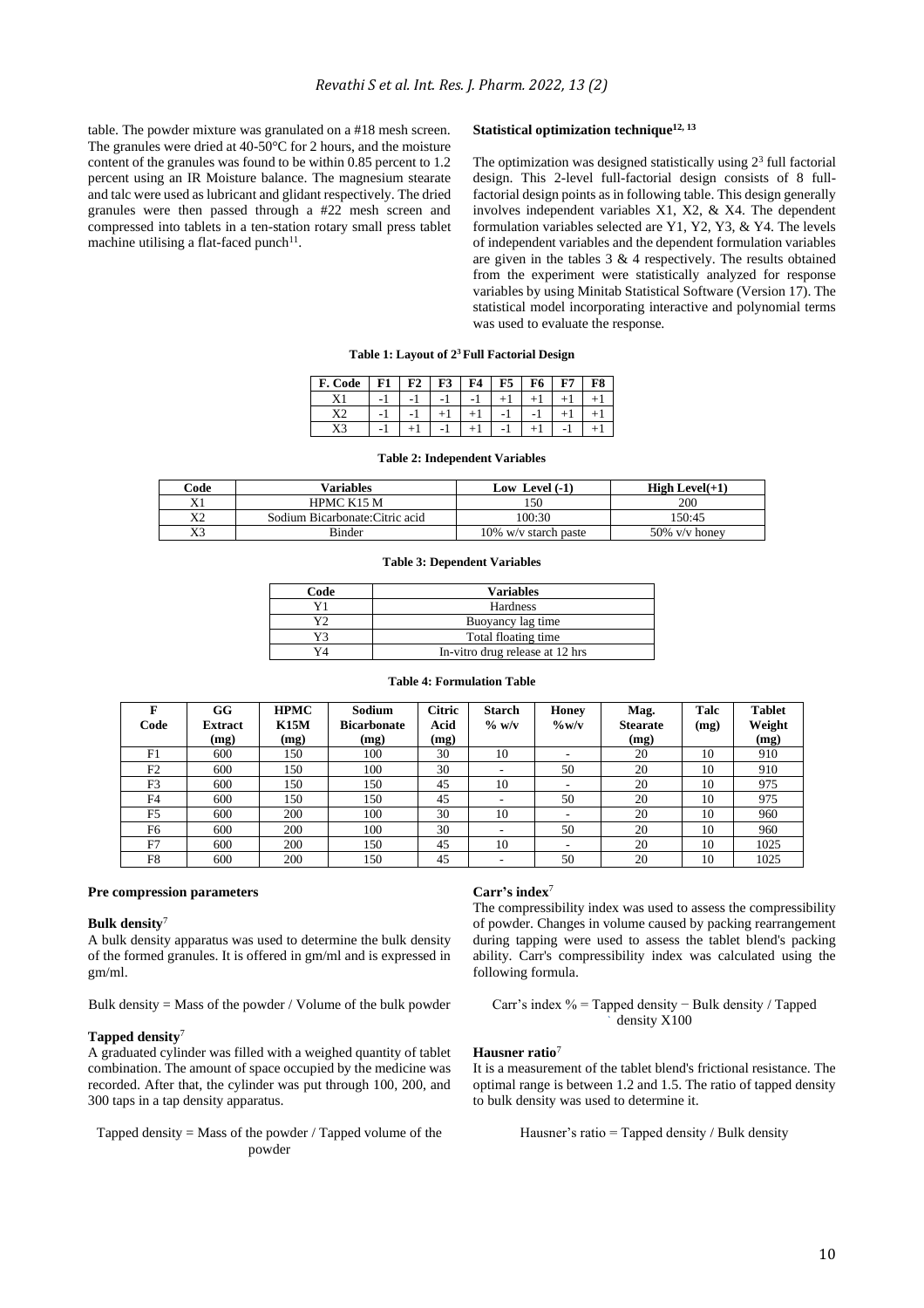#### **Angle of repose**<sup>7</sup>

It's the highest angle that may be made between a free-standing powder heap and a horizontal plane. The following equation was used to determine it:

tan θ = h /r Where,  $\theta$  = Angle of repose, h = of powder heap, r = Radius of the powder cone

#### **Post compression parameters**

**Tablet thickness:** Vernier Calipers were used to determine the thickness of the tablet. From each batch, three tables were chosen at random and the average measurement of three readings was taken<sup>9</sup>.

**Diameter:** Vernier Calipers were used to measure the diameter of the tablet. Three tablets from each batch were chosen at random and the average of three readings was taken<sup>9</sup>.

**Tablet hardness:** Tensile strength (kg/cm<sup>2</sup>) is used to measure the strength of a tablet. The tablet crushing load is the amount of force necessary to compress a tablet into pieces. Monsanto hardness tester was used to determine it<sup>6</sup>.

**Weight variation test:** In a single pan balance, 20 pills were randomly picked and weighed individually and together. The average weight was computed, as well as the standard deviation. The IP limit for weight fluctuation in tablets weighing up to 120 mg is 10%, 120 mg to 300 mg is 7.5 percent, and tablets weighing more than 300 mg are 5% <sup>6</sup>.

PD = (W**avg**) – (W**initial**) / (W**avg**) x 100 Where,  $PD=$  Percentage deviation,  $W_{avg}=$  Average weight of tablet, Winitial= Individual weight of tablet.

**Friability:** In a single pan balance, 20 pills were randomly picked and weighed individually and together. The average weight was computed, as well as the standard deviation. The IP limit for weight fluctuation in tablets weighing up to 120 mg is 10%, 120 mg to 300 mg is 7.5 percent, and tablets weighing more than 300 mg are 5% <sup>6</sup>.

**Preparation of Simulated Gastric Fluid (Without Enzyme)**<sup>12</sup>: 2 gm sodium chloride was dissolved in 7 ml of concentrated hydrochloric acid and the resulting solution diluted to 1000 ml with distilled water. This solution has a pH of about 1.2.

**Drug content uniformity:** The blend equivalent to 5 mg of medication was weighted and dissolved in a reasonable quantity of pH 1.2 solutions after ten tablets were powered. The drug content was measured spectrophotometrically at 278nm (equivalent to gallic acid) after the solution was filtered and diluted<sup>6</sup>.

**Total floating time:** In a 100 mL glass beaker containing simulated gastric fluid, the tablets were inserted. Floating time was defined as the amount of time the tablet remained afloat on the medium's surface<sup>7</sup>.

**Buoyancy:** The lag time was used to determine the in vitro buoyancy. The tablets were added in a 100 mL beaker containing simulated gastric fluid pH 1.2. The lag time was calculated as the time it took for a tablet to rise to the surface and float  $7$ .

*In vitro* **drug release study:** Using USP XXVI type II (paddle) equipment at  $37.5^{\circ}C \pm 0.5^{\circ}C$  and 50 rpm speed, an in vitro drug release investigation for the produced floating tablets was conducted for 12 hours. The dissolution tests were done in

triplicate in phosphate buffer at pH 1.2 under sink conditions for 12 hours. To keep the volume constant, samples of 5 ml were taken from the dissolving medium and replaced with new medium for every sampling. A UV spectrophotometer was used to examine the sample solution after filtering and adequate dilution<sup>7</sup>.

**Swelling index<sup>8</sup>:** Before immersing the tablets in simulated gastric fluid pH 1.2 they were weighed. The enlarged tablets were removed and weighed at pre-determined intervals after wiping off the surface water with a filter paper. The swelling index was calculated by using following formula:

 $S.I. = Wt - Wi / Wi \times 100$ Where,  $W_i$  is the initial weight,  $W_t$  is the weight at time  $t$ 

## **RESULT AND DISCUSSION**

The FT- IR Spectrum of pure *Glycyrrhiza glabra* was compared with the FT- IR spectrum of physical mixture of *Glycyrrhiza glabra,* HPMC K15M, starch paste/honey, sodium bicarbonate, citric acid, magnesium stearate. There was no appearance or disappearance of any characteristic's peaks. This shows that there is no chemical interaction between the drug and the polymers used in the tablets. The presence of peaks at the expected range confirms that the materials taken for the study are genuine.

The mixture of all formulations was evaluated for precompression parameters before compression into tablets for angle of repose, bulk density, tapped density, Hausner's ratio, compressibility index. The angle of repose value ranged from  $25^{\circ}15"$  to  $28^{\circ}$  75". The results were found to be below  $30^{\circ}$  and hence the blend was found to have good flow ability. Bulk and tapped densities are used for the measurement of Carr's index. The bulk density and tapped density ranged from 0.235 to 0.298 and 0.275 to 0.356 respectively. The compressibility index (%) was then calculated from the bulk and tapped densities and it ranged from 14.91 to 18.47. The blend was found to have good free flowing property as the result were found to be below 20%. The Hausner's ratio ranged from 1.15 to 1.23. The result indicates that the powder has cohesive properties.



**Fig 1: FT-IR Analysis of** *Glycyrrhiza glabra* **& All Excipients**



**Fig 2: Standard Curve of Gallic Acid**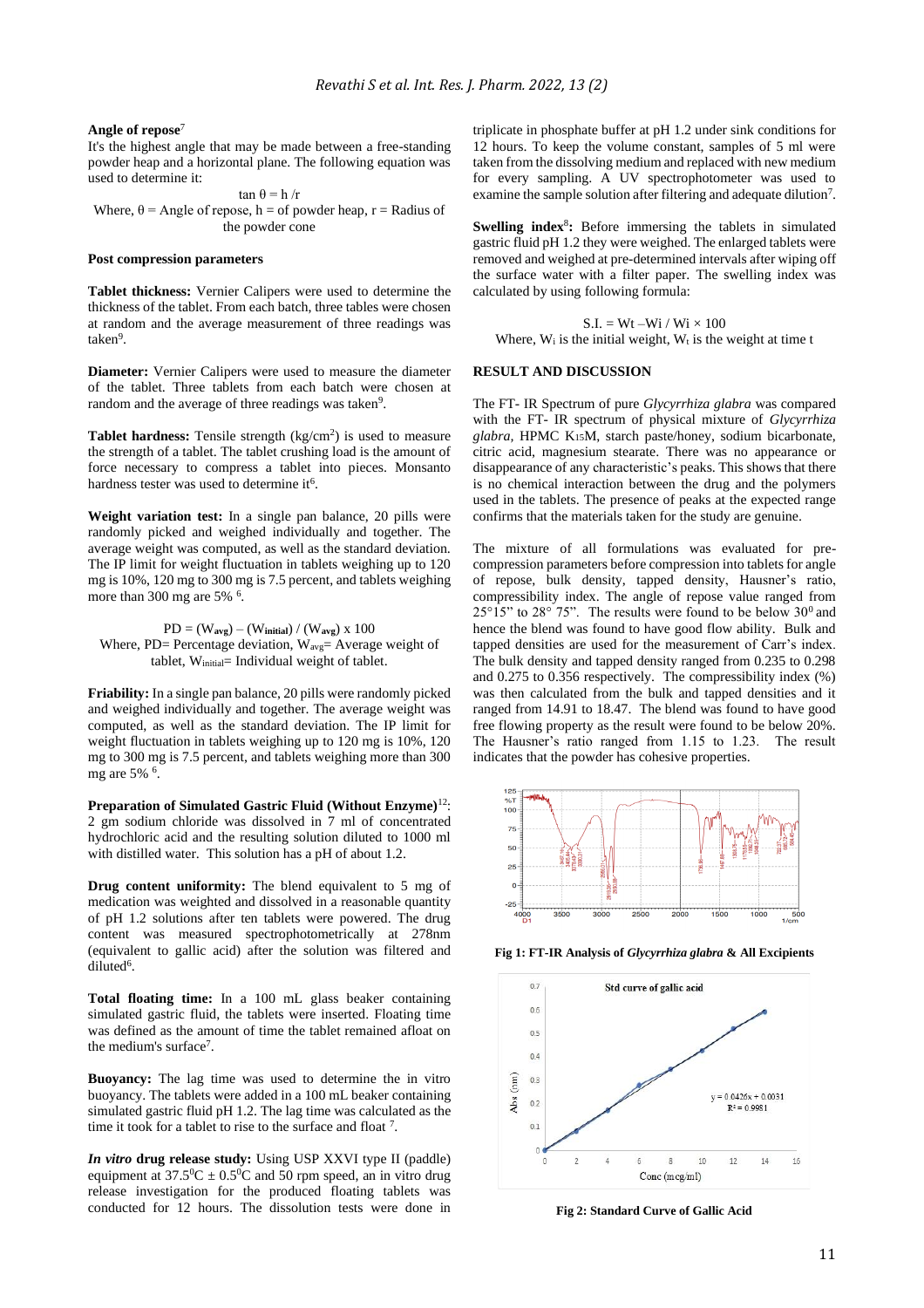The tablets of all formulation were subjected to various evaluation parameters such as average weight, thickness, diameter, hardness, friability, tablet density, in-vitro buoyancy lag time, total floating time, swelling index, drug content and invitro dissolution study. The results of all these tests were found to be satisfactory. The thickness of the tablets was uniform in all formulations and ranged from 6.01 mm to 6.98 mm in formulations F1 – F8. The hardness of tablets ranged from 7.24 kg/cm2 to  $7.96 \text{ kg/cm}^2$  and was found to be in permissible limits. The percentage friability of all batches was from 0.10 to 0.84 %, which was well below the pharmacopoeial limit of < 1%.

For a tablet to float on simulated gastric fluid of pH 1.2, the tablet density must be less than 1.004 g/cc. The density of all the formulations were than 1 gm/cc which shows that all the tablets were capable of floating in the simulated gastric fluid. The buoyancy and total floating time of the formulations were from 27 sec to 35 sec and 6.8 to 7.3 hr. As the effervescence excipient concentration has increased the total floating time of the formulations have also increased. The buoyancy has increased because the total weight of the tablet had increased which made the effervescence excipients delay diffusing out of the tablet.

All the formulations using 50% v/v honey as the binding agent showed extended time for drug release when compared to that of the 10% starch as the binder. This shows the more binding capacity of honey than the starch. Formulations using higher amount of effervescence excipients showed more percentage of drug release since the effervescence allowed more amount of solvent to diffuse through the formulation surface. The formulations using higher amount of polymer took extended time for complete drug release up to 12 hours. This is obviously because of increase in tablet weight and lesser diffusivity of solvent into the formulation. Overall, the highest amount of drug release was found as 97.62 % and 99.56 % in 12 hours of the formulations F6 and F8 respectively.



**Fig 3: Dissolution Values of F1-F8**

To know the kinetic drug release, the data was treated according to different kinetic model equation. The drug release data of F1 – F8 were fitted to all the kinetic equation to find the mechanism of drug release in each formulation. All the formulations exhibited zero-order drug release showing the rate of drug release is independent of the concentration of the drug present in the formulation. Formulations F1–F8 were best fit into Higuchi's indicating that the diffusion is the dominant mechanism of drug release in these formulations. The mechanism of drug release was found to be non-Fickian or anomalous drug release.



**Fig 4: Contour Plot of Y1 (Hardness) Vs X1 (Polymer Concentration) & X3 (Binder)**



**Fig 5: Contour Plot of Y2 (Buoyancy) Vs X2 (Effervescent Concentration) & X3 (Binder)**



**Fig 6: Contour Plot of Y3 (Total Floating Time) Vs X1 (Polymer Concentration) & X3 (Binder)**



**Fig 7: Contour Plot of Y4 (***In-Vitro* **Drug Release) Vs X1 (Polymer Concentration) & X3 (Binder)**